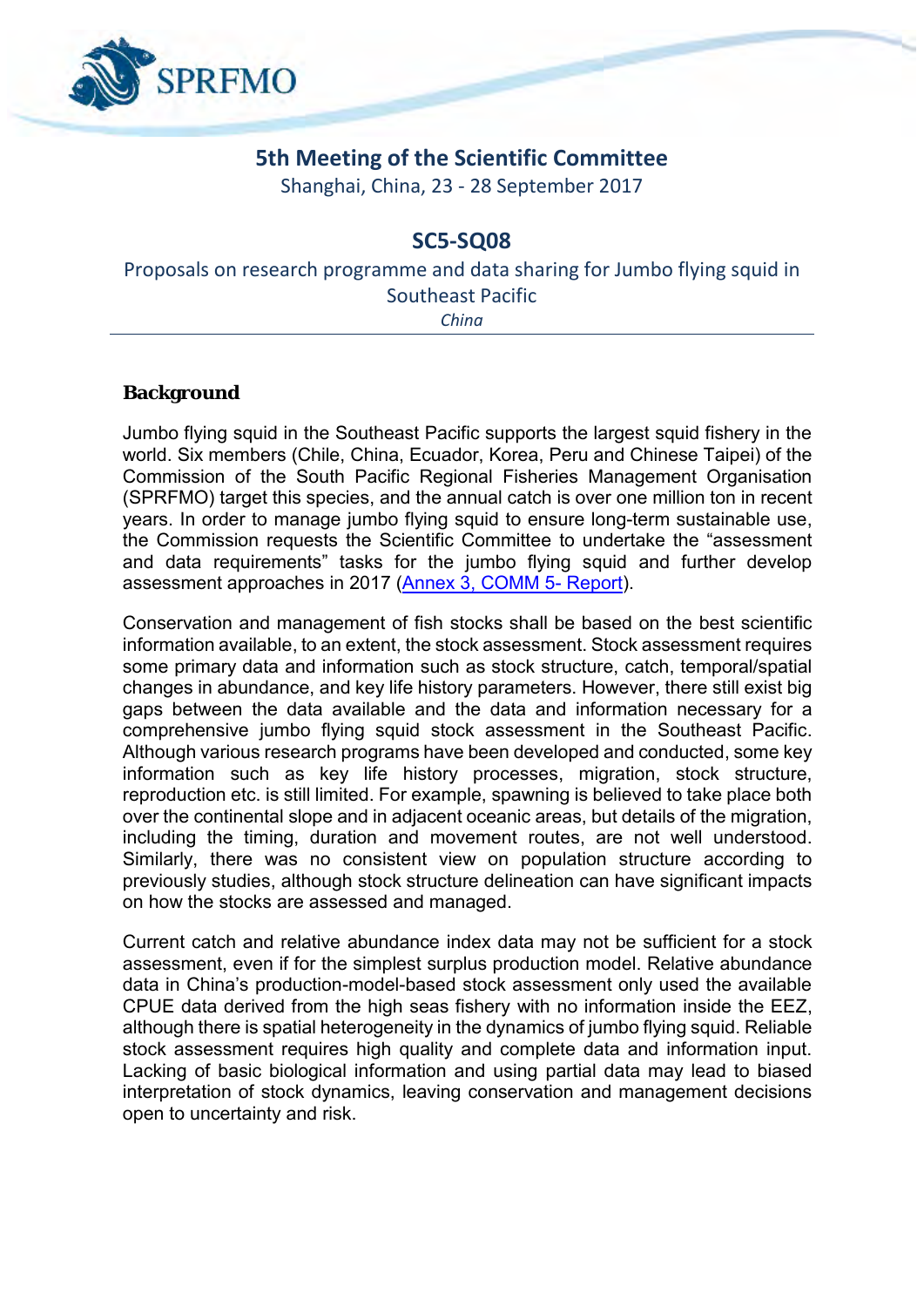As a straddling stock, jumbo flying squid is targeted by fishing vessels from different Members or CNCPs. Thus, collecting and sharing biological data and information among Members and CNCPs is essential to facilitate international collaborations for scientific research to derive the best available information for the assessment and management of jumbo flying squid.

Data collection and exchange has been described by the Conservation and Management Measure on Standards for the Collection, Reporting, Verification and Exchange of Data [\(CMM 02-2017\)](http://www.sprfmo.int/assets/Fisheries/Conservation-and-Management-Measures/CMM-02-2017-Data-Standards-27Feb17.pdf). However, the CMM applies only to the high seas. Thus the Scientific Committee should consider establishing a new mechanism for data collection, exchange and sharing among Members and CNCPs participating in the jumbo flying squid fishery.

The purposes of this document are to explore ways to achieve better understanding of the population dynamics of jumbo flying squid and improving data collection and data sharing between Members and CNCPs.

**Proposals**

1. Develop data sharing and collection mechanism

Scientific Committee shall identify data gaps for stock assessment. The data needed currently for the surplus production model include monthly catch data and fishery dependent or independent abundance index data in the stock areas including both the national jurisdiction waters and Convention Area. Size-structured models, requiring more input data and information including catch, abundance, length composition, weigh-at-size matrix, maturity-at-size matrix, growth transition matrix, may need to be developed to better capture the stock dynamics in future. Scientific Committee shall develop data templates to ensure the data submitted in a consistent format and facilitate data exchange and sharing between Members and CNCPs participating in the jumbo flying squid fishery.

2. Develop biological research programme for jumbo flying squid

Scientific Committee shall develop biological research programme for jumbo flying squid to improve international collaborative research and better understanding of the basic biology. The biology research programme should be targeted to have a better understanding of life history, spawning and growth biology, migration patterns, stock structure etc., to answer some key questions about what the population structure is, where and when they are born and how they migrate from their spawning grounds to the feeding grounds. Joint surveys, data exchange and sharing are effective ways to facilitate such international joint research.

Each Member and CNCP participating in the jumbo flying squid should nominate a coordinator to take charge of data submission, exchange and sharing.